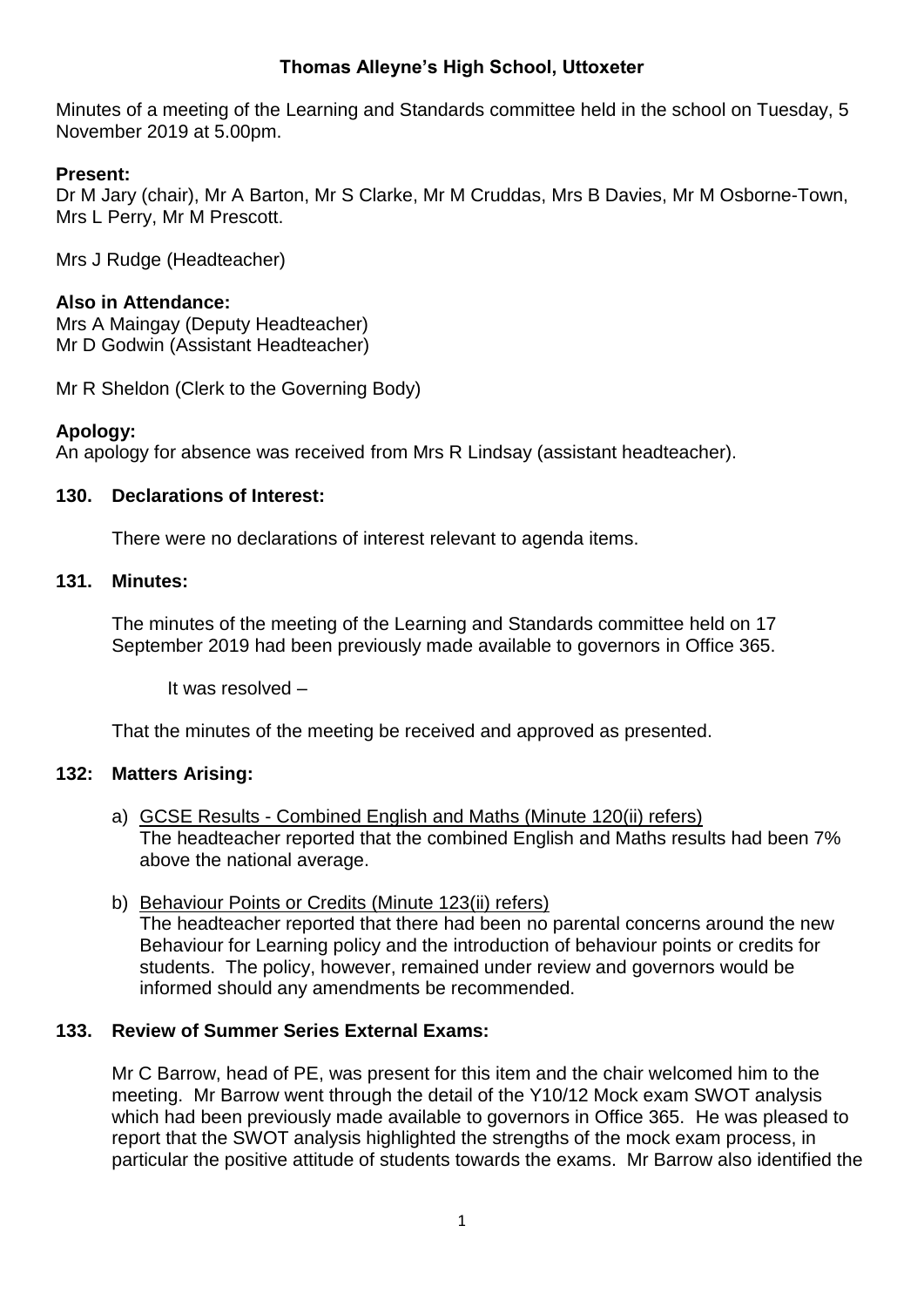various challenges that had arisen and confirmed that the analysis had been used to identify improvements that could be made for future mock exams.

Full discussion followed and, in response to a question asked, governors were pleased to note that there had been a positive short term impact but that the full impact would not be known until next year's mock exams. Governors also questioned the impact on students' well-being and an outline was given of the staff support available to students throughout the exam period. The headteacher assured governors that the well-being of students, and in particular the more vulnerable students, continued to be a priority for staff.

It was resolved –

- i) That Mr Barrow be thanked for attending the meeting and presenting the SWOT analysis of the Y10/12 mock exams.
- ii) That a similar report be made available to governors following next year's mock exams so that governors can see the impact of improvement strategies put in place following this year's exams.

#### **134. External Pupil Premium Review:**

Governors were circulated with a copy of the report following an external pupil premium review held in October 2019. Mr Godwin went through the detail of the report, highlighting the many areas of strength that had been identified. He also outlined actions that had been taken to bring about improvement where necessary. Mr Godwin was pleased to further report that the review had recognised that the governing body had a good understanding of pupil premium funding and ensured that funds were allocated appropriately. Funding was well used to develop positive attitudes to learning.

Discussion followed and governors questioned in particular the number of disadvantaged students participating in school activities. The headteacher reported that currently a low number of disadvantaged students participated in school activities but this was something that the school was looking to improve through a focus on particular activities.

It was resolved –

That the report on the external pupil premium review be received and noted and that governors congratulate all staff concerned, and in particular Mr Godwin, for all the work being undertaken to support disadvantaged students.

#### **135. Headteachers Triads – English, History and Actions to Improve Outcomes in English:**

The headteacher reported that, with the support of colleague headteachers from Endon and Abbot Beyne High Schools, reviews had been undertaken of the History and English departments and the outcomes of those visits had been previously made available in Office 365. The Ofsted framework had been followed in undertaking the reviews.

The headteacher outlined both reports and confirmed that the strongest judgements were in History where the review had verified that it was an outstanding department. The outcomes for the English department reflected the current strengths and had identified the areas for improvement. The review had also recognised the work being undertaken by the recently appointed head of department to bring about the required improvement. A key focus for improvement was the inconsistency within the English department and the headteacher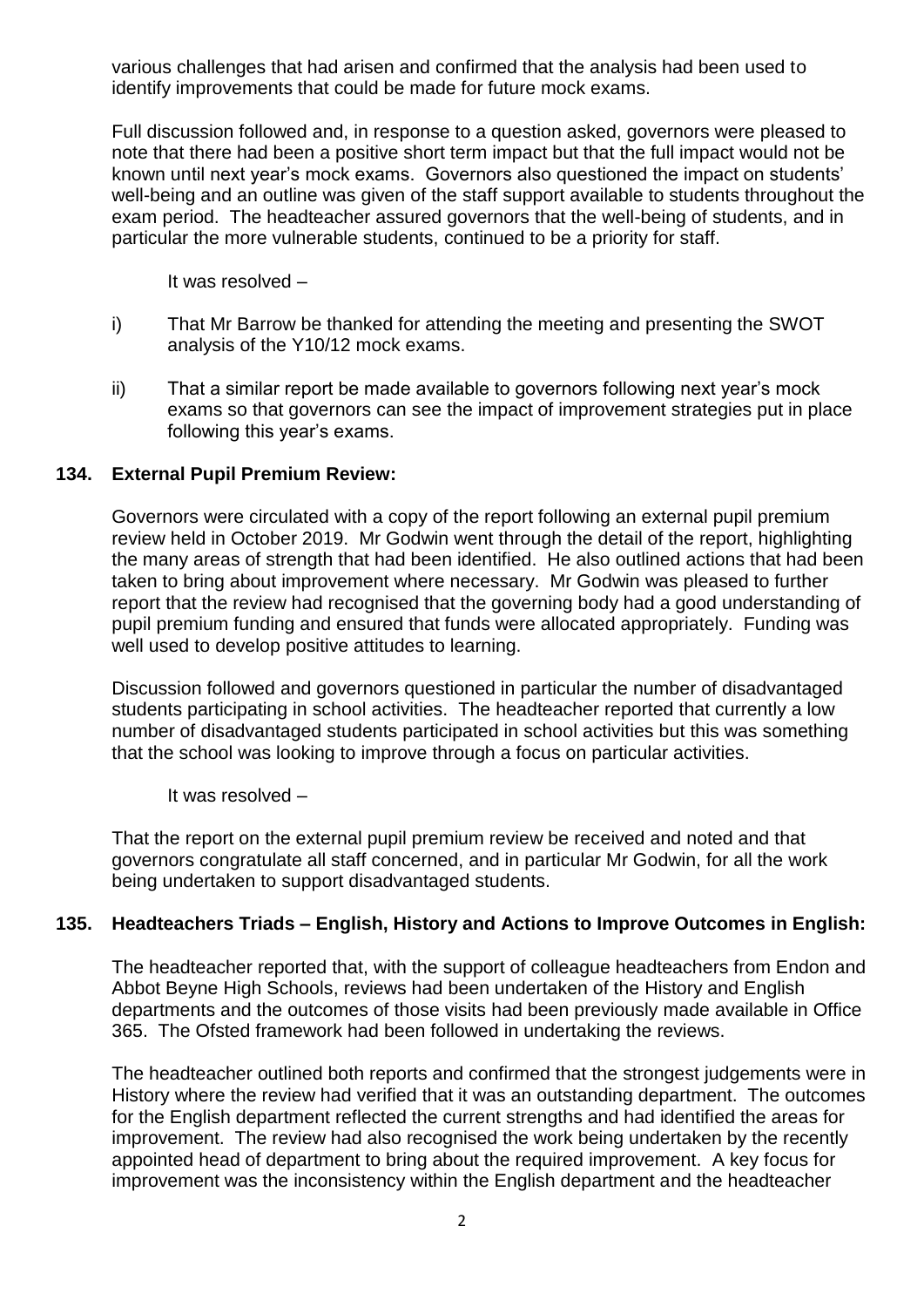outlined strategies that had already been put in place to address this, including revised schemes of work and a standard assessment of students' work. The headteacher was pleased to report that staff had responded well to the issues raised.

Discussion followed and governors noted that although some improvement was necessary within the English department, results for student attainment were better than the national average although below in student progress. Governors also noted that the English department was currently not as strong as the Maths department.

It was resolved –

- i) That the reports on the reviews of the History and English departments be received and noted and that the headteacher be requested to keep governors updated on the impact of identified strategies to bring about improvement in the English department.
- ii) That governors note the positive start made by the recently appointed head of English department and that governors would invite her to attend a future meeting once she had time to embed the new strategies.

#### **136. 6 th Form Review:**

Governors were informed that a review of the 6<sup>th</sup> form had been undertaken on 14 October by Mr S Slater, chair of the ULT trust board and Mr T Sutcliffe, interim chief executive officer. A report on the review was circulated and the headteacher went through the detail of it. Governors were informed that although it had been a challenging day for all concerned, the review had been of value and had identified many strengths including its leadership and management. The report had identified a number of next steps for the 6<sup>th</sup> form and the headteacher confirmed that an action plan was being put together in response to the review. A particular focus would be around students being encouraged, where appropriate, to study vocational subjects (where results are strong) rather than A levels.

It was resolved –

- i) That the report on the  $6<sup>th</sup>$  form review be received and noted with thanks in particular to the headteacher and Mrs Dodd, head of  $6<sup>th</sup>$  form, for all the work being undertaken to bring about improvement.
- ii) That governors would continue to monitor, and challenge where necessary, the impact of identified strategies to bring about improved  $6<sup>th</sup>$  form outcomes.

#### **137. Teaching School Summary Report to the Uttoxeter Learning Trust (ULT):**

Mrs Maingay, deputy headteacher, went through the detail of a summary report that had been prepared for the ULT to outline the work being undertaken by the Teaching School. Part one had been to look at the KPIs for the period September 2018 to 31 August 2019 and part two had looked at the KPIs for the period September 2019 to 31 August 2020. An outline was given of the strategies put in place to ensure that agreed KPIs were met.

Governors noted that the KPI for school to school support had not been met but were informed that this had been due to the timing of the teaching school award. The headteacher gave an assurance that arrangements were currently being made for school to support, with an agreement already in place to provide support to Sir Thomas Boughey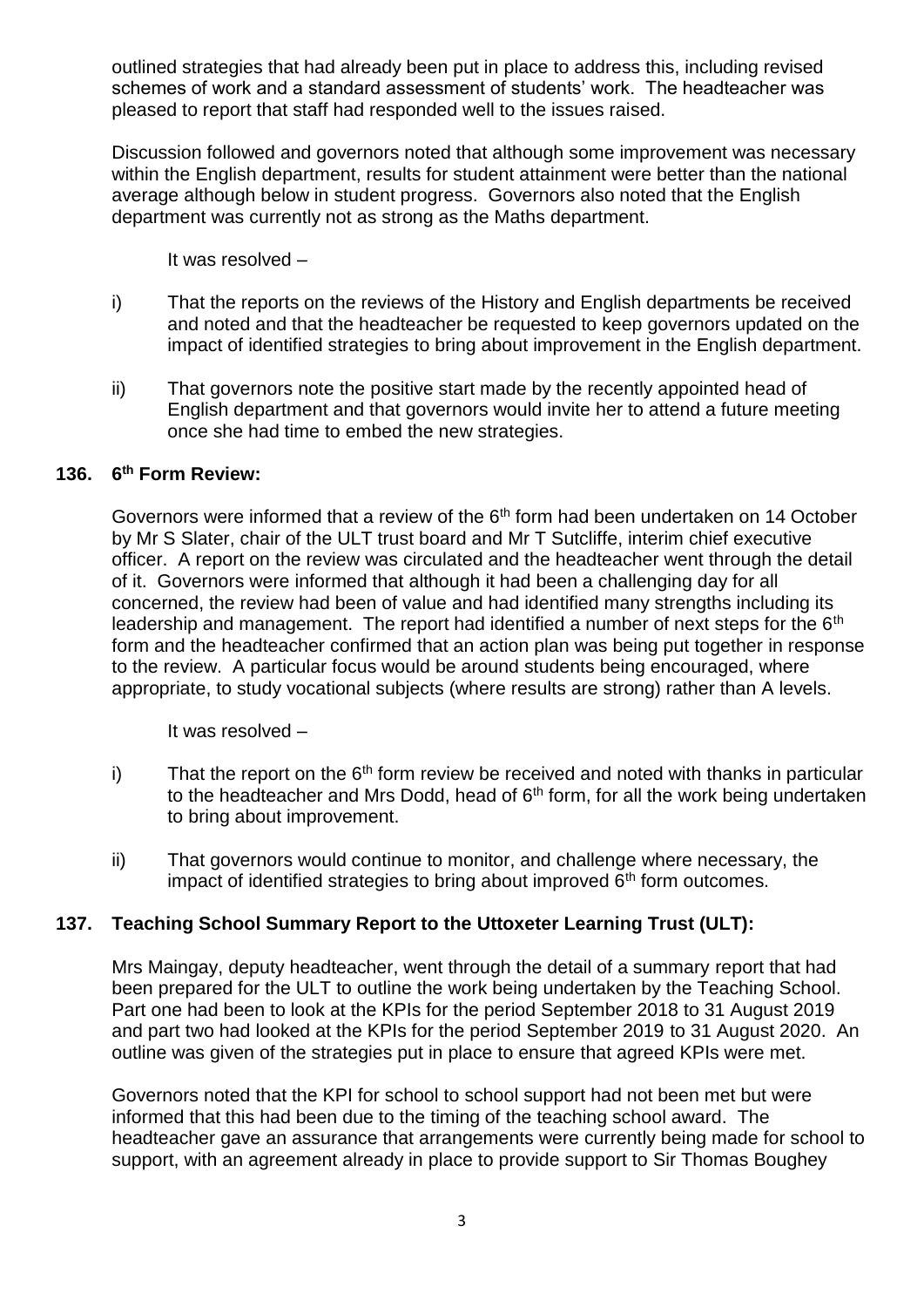Academy. Mrs Maingay further reported that the Teaching School action plan remained under ongoing review and would be kept updated to reflect agreed changes.

It was resolved –

That the Teaching School summary report be received and noted, with thanks to Mrs Maingay.

## **138. Homework Policy:**

A copy of the Homework policy had been previously made available in Office 365 and the headteacher reported that it had been updated to strengthen school arrangements for homework and that staff had been consulted on the changes made.

It was resolved –

That the updated Homework policy be received and approved as presented.

## **139. School SIP and Performance Management:**

Mrs Maingay, deputy headteacher, reported that the performance management system had been revised and that agreed objectives were now more closely aligned to the school improvement plan. A copy of the revised system had been previously made available in Office 365 and Mrs Maingay went through the detail of it. Governors noted that the new system would enable better tracking of progress towards agreed objectives and, although the revised system was still new, there had been positive feedback from staff.

Discussion took place and reference was made to arrangements for the headteacher's performance management review and the headteacher reported that a date was still awaited from the interim chief executive officer of the ULT.

It was resolved –

- i) That governors receive and note the revised performance management system, with thanks to Mrs Maingay.
- ii) That the chair of governors would contact the CEO to request a date for the headteacher's performance management review.

## **140. Confidentiality:**

Governors were reminded about the need for confidentiality with regard to a number of documents discussed during the meeting but it was agreed that there was no need for any of the issues to be recorded in a confidential appendix.

# **141. Other Business:**

The headteacher reported that she was currently updating the school's SEF and that governor input was important. A copy of the draft SEF would shortly be circulated to governors for further discussion at a future meeting.